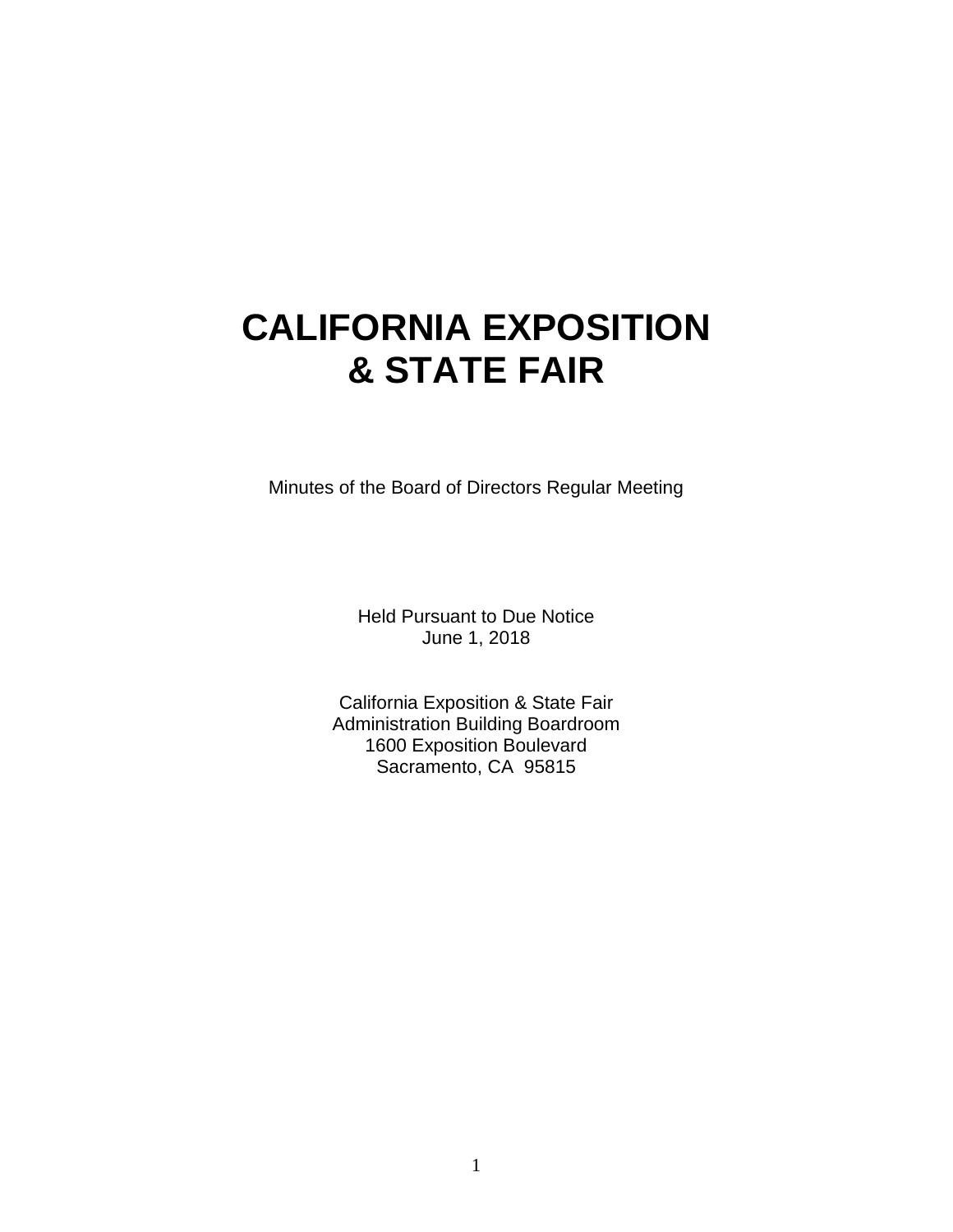## **Directors Present**

Director Rima Barkett, Chair Director Rina DiMare, Vice Chair Director Sonney Chong Director Jess Durfee Director Corny Gallagher Director Rex Hime Director David Mallel Director K. Mark Nelson Director Tony Ortiz

#### **Staff Present**

Rick Pickering, Chief Executive Officer (CEO) Tom Martinez, Chief Deputy General Manager (CDGM) Samantha Brown, Deputy General Manager, Administration (DGM) Margaret Mohr, Deputy General Manager, Business Development & Marketing (DGM) Marcia Shell, Assistant General Manager, Expo Events (AGM) Rachelle Weir, Programs Manager Jay Carlson, Ag Programs Manager Sue O'Brien, Recording Secretary Jen Koga, Finance Darla Givens, Marketing Sabrina Washington, Marketing

#### **Others Present**

Brian Honebein, Event Partnership John Savage, Cal Expo Police Department Randy Brink, Goodwill Ambassador

\*May not include all others present in the room or arriving late.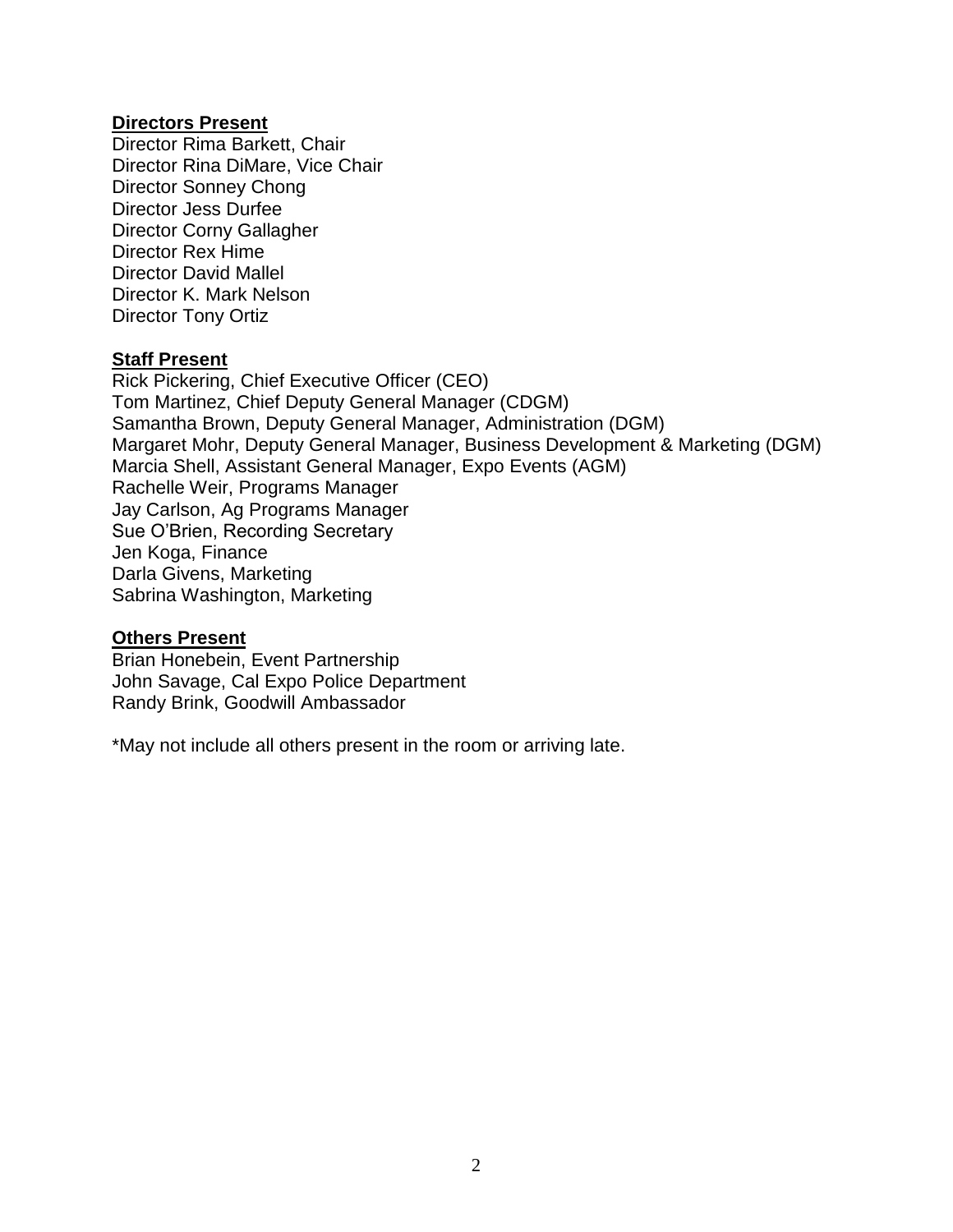## **1. CALL TO ORDER**

The meeting was called to order by Randy Brink at 12:35 p.m. Chair Barkett dispends with the reading of the Missions Statement, Policy Statement and Public Comment Statement.

## **2. ROLL CALL**

Roll call was taken and a quorum was present.

## **3. PLEDGE OF ALLEGIANCE**

Chair Barkett asked Director Ortiz to lead the Board and Staff in the Pledge of Allegiance.

## **4. INTRODUCTION OF GUESTS & STAFF**

Introduction of Guests and Staff were made around the room.

## **5. PRESENTATION**

**a.** Presentation to Don Callison in recognition of his retirement. This presentation will be re-scheduled to a future meeting.

## **6. MINUTES OF MEETING**

**a.** Approve Board Meeting Minutes for March 23, 2018, as presented. **Motion:**

Director Hime moved to approve the Board Meeting Minute for March 23, 2018, as presented. Director Mallel seconded the motion. . **All in favor, motion carried, unanimously.**

**b.** Approve Board Committee Minutes for April 27, 2018, as presented. **Motion:**

Director Hime moved to approve the Board Committee Meeting Minute for April 27, 2018, as presented. Director Mallel seconded the motion. **All in favor, motion carried, unanimously.**

**c.** Approve Board Meeting Minutes for April 27, 2018, as presented. **Motion:**

Director Durfee moved to approve the Board Meeting Minute for April 27, 2018, as presented. Director Mallel seconded the motion. **All in favor, motion carried, unanimously.**

## **7. COMMITTEE AND STAFF REPORTS**

**a.** Horse Racing Committee – Director Nelson

Director Nelson reported that the committee was updated on Watch & Wagers 2017/2018 Harness Racing Meet and their plans for 2018/2019. CEO Pickering summarized the 2018 Horse Racing application. CEO Pickering updated the committee on the future of horse racing in Northern California based on the Stronach Group moving forward with their racing model that does not include the fairs.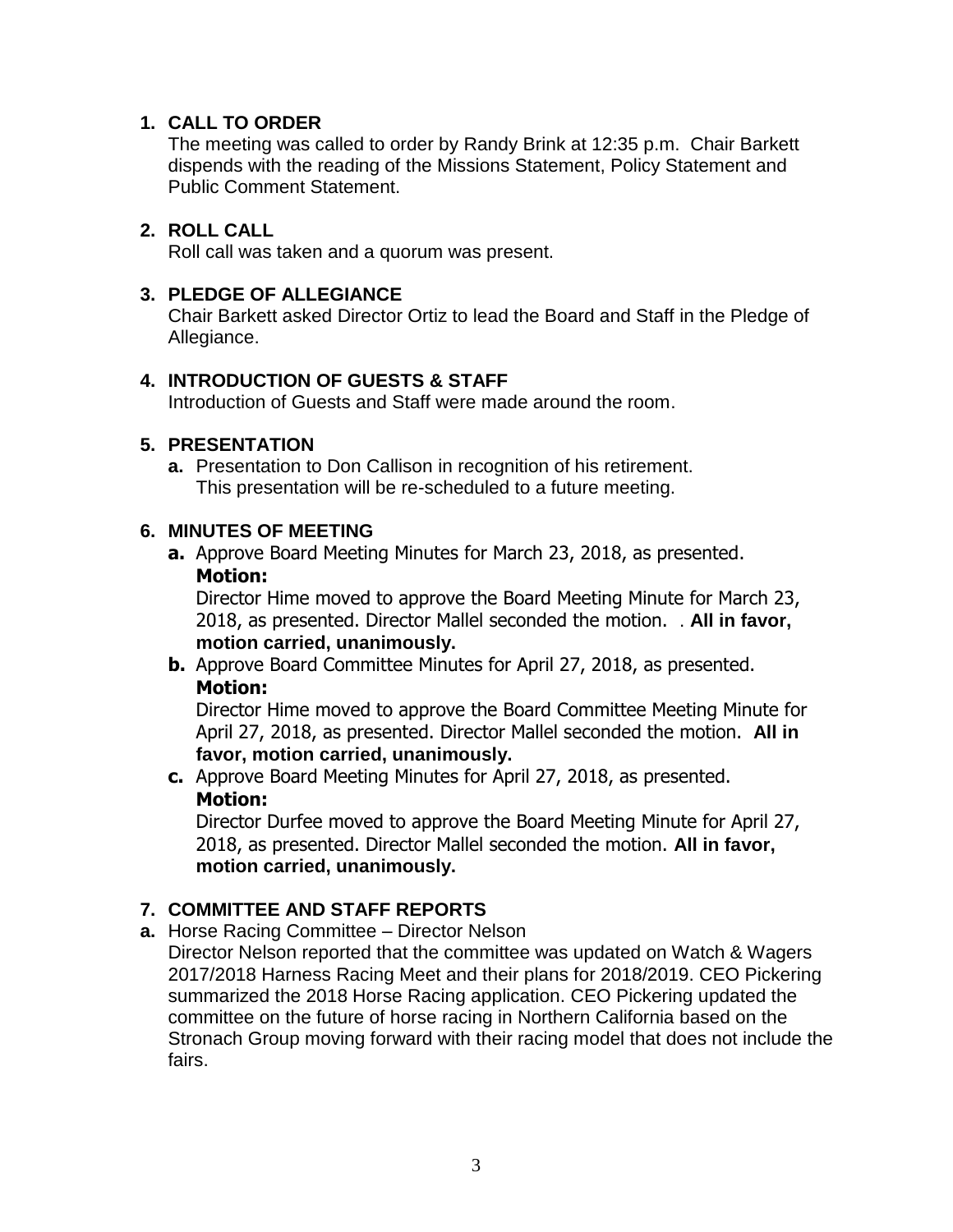**b.** Annual State Fair Committee – Director Durfee

Director Durfee reported that there were no action items coming out of the Annual State Fair Committee meeting. The Committee was briefed by staff on the upcoming 2018 State Fair.

- **c.** Finance Committee Director Gallagher
	- **I.** Consideration of Delegated Authority to the Finance Committee to act on behalf of the Board in Cash Flow Matters Between the June 1, 2018 and September 28, 2018, Board Meetings.

## **Motion:**

After a discussion Director Gallagher reported that the Finance Committee recommends to the full Board of Directors approval of a delegation of authority to a two (2) members sub-committee from the Finance Committee to act on behalf of the entire Board of Directors in any cash flow matters that need to be addressed between June 1, 2018 and September 28, 2018. Motion was seconded by Director Durfee. Chair Barkett recommended Vice Chair DiMare and Director Hime to be the two (2) member sub-committee. **All in favor, motion carried, unanimously.**

**II.** Consideration of Requesting that the Board Establish a Subcommittee to focus on the potential Development of a State Fair Foundation.

## **Motion:**

After a discussion Director Gallagher reported that the Finance Committee recommends to the Board of Directors establishing a two (2) member subcommittee to research, articulate the issues and make recommendations to the Board of Directors regarding establishing a Foundation. The Finance Committee recommends to the Board of Directors that Director Hime be one of the two members of the sub-committee. Motion was seconded by Director Durfee. Chair Barkett recommended Director Hime and Director Mallel to be the two (2) member sub-committee. **All in favor, motion carried, unanimously.**

- **III.** Matters referred to the Finance Committee from the Board's Financial Workshop of March 23, 2018, for monitoring, discussion and possible recommendations:
	- i. Continued Review and Strategic Discussion of Operational Expenses
	- ii. Continued Review and Strategic Discussion of the Sierra West Infrastructure Study
	- iii. Continued Review and Discussion of Potential Energy Savings and Energy Generation Programs

Director Gallagher gave a summary on each sub-item and no action was taken.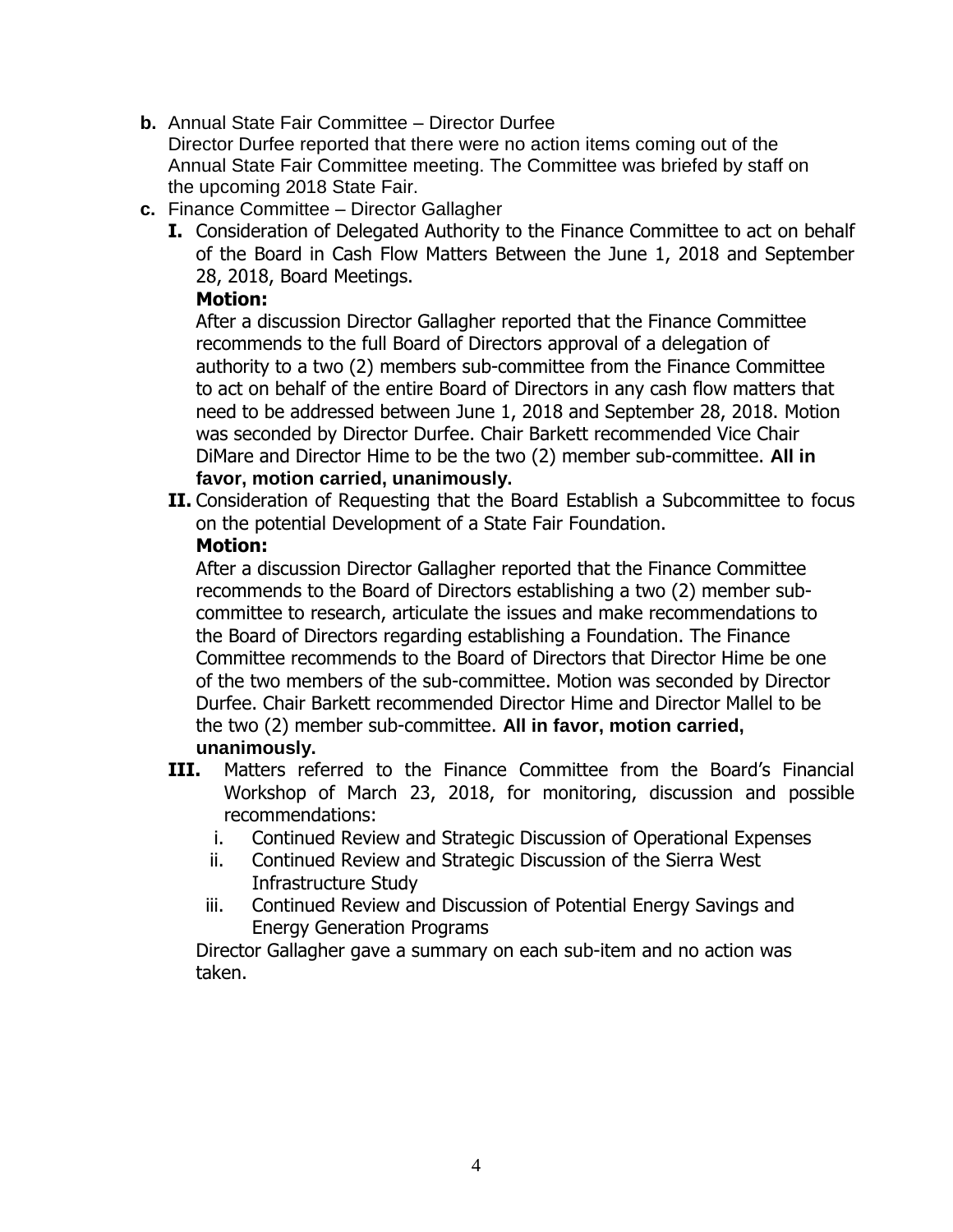**d.** Audit Committee – Director Ortiz

Director Ortiz reported that after being briefed by Macias, Gini & O'Connell, LLP the Audit Committee accepted the 2017 audit as is.

## **Motion:**

Director Ortiz reported that the Audit Committee recommends to the Board of Directors approval of the 2017 audit. The motion was moved by Director Gallagher and seconded by Director Durfee. **All in favor, motion carried, unanimously.**

## **8. FINANCIAL REPORTS**

- **a.** Service Contracts Requiring Notification
- **b.** Purchase Orders Requiring Notification/Approval **Motion:**

Director Gallagher reported that the Finance Committee recommends approval of two purchase orders for California Fair Service Authority. Motion was moved by Director Durfee and seconded by Director Ortiz. **All in favor, motion carried, unanimously.**

- **c.** Profit/Loss Statement
- **d.** Point Sheet Profit/Loss Statement
- **e.** Balance Sheet
- **f.** Point Sheet Balance Sheet
- **g.** Cash Flow Statement
- **h.** AR Report

## **Motion:**

Director Gallagher reported that the Finance Committee recommends to the Board of Directors approval of the Financial Reports as presented. Motion was seconded by Director Ortiz. **All in favor, motion carried, unanimously.**

## **9. CORRESPONDENCE**

None

## **10.OLD BUSINESS**

None

## **11.NEW BUSINESS**

- **a.** Review of Independent Audit and Accountant's Report for Calendar Year 2017, Basic Financial Statement and Required Supplementary Information, as prepared by Macias Gini & O'Connell LLP (MGO)
- **b.** Recommend to the Board Acceptance of the 2017 Audit

## **12. MATTERS OF INFORMATION**

- **a.** Public Comment on Matters not on the Agenda
- **b.** CEO Comments

CEO Pickering reported that May had many large events with approximately 168,000 people in attendance. Cal Expo was notified that Sac Metro Fire and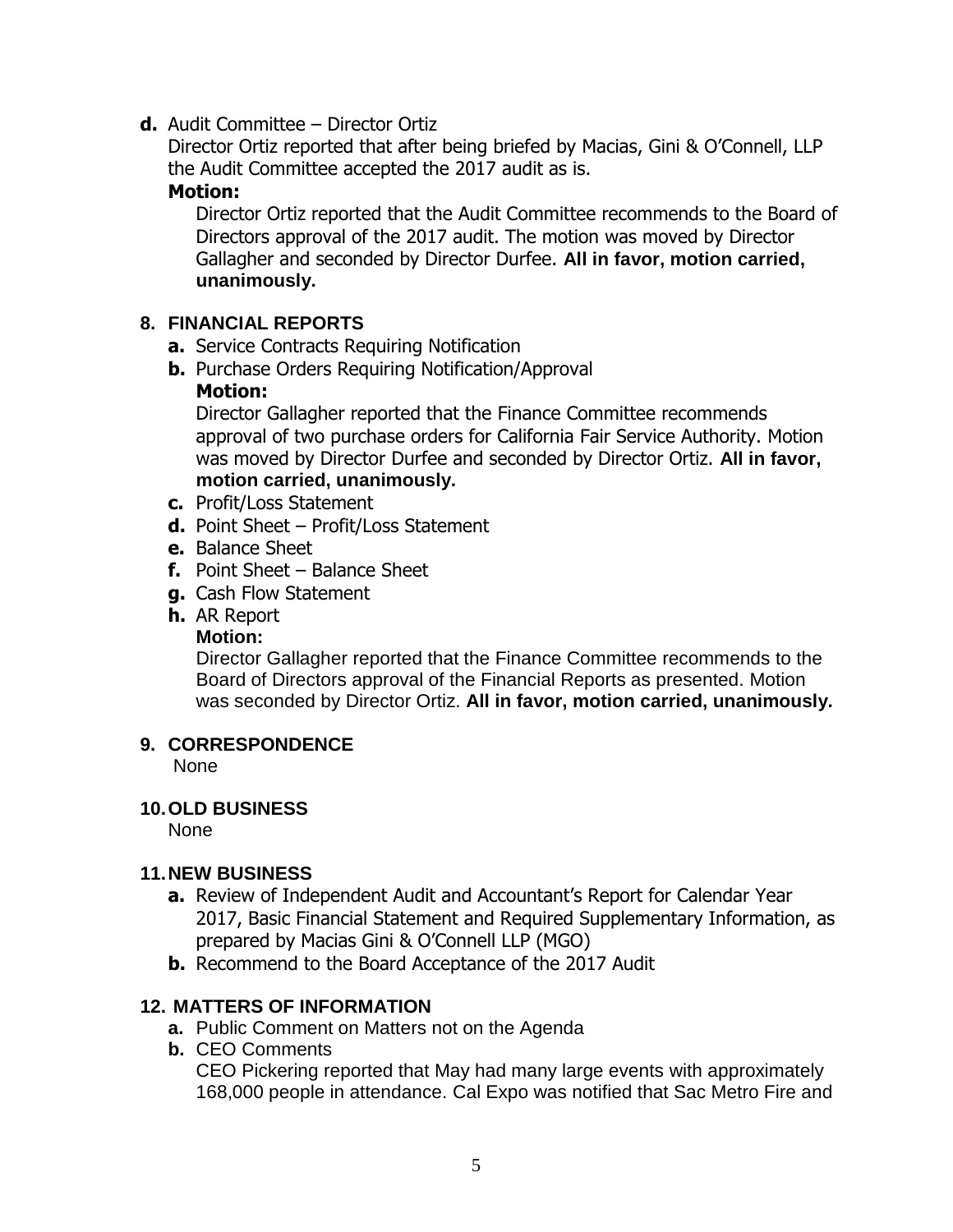Cal Fire would be doing training burns in early June. CEO Pickering gave updates on Rock & Brews and Drive Shack. Pickering reported that Farm Tours have ended and will resume in the Fall. He gave updates on the Mariachi Competition and Cannabis Events. CEO Pickering briefed the Board of Directors on Chief Craft and his retirement.

**c.** Directors Comments/Agenda Items for Future Meetings Director Durfee – Looking forward to the fair. Director Gallagher – Thank Sam and the entire team to achieve a clean audit and thank to the Legislative Team for trying to finding new sources of revenues help support Cal Expo. Director Hime – Ditto Director Ortiz – Double Ditto and looking forward to the fair. Director Chong – Happy to hear the update about Mariachi and has an idea for the Gala and will get with Marketing. Happy to be back. Director Nelson – In 42 days he will eat his  $1<sup>st</sup>$  bacon wrapped pineapple wedge dipped in chocolate. Director Mallel- Remember to email Tom to coordinate official duties of Board Members.

Chair Barkett- CEO Pickering and I had a positive meeting with the Governor. Next Board Meeting – **Friday, June 1, 2018**

**d.** Other, if any.

The Board of Directors adjourned into Closed Session at 1:45 p.m.

## **13. CLOSED SESSION**

- **a.** Pursuant to Government Code section 11126(e) (1), the Board will meet in closed session. The purpose of the closed session is to confer with and receive legal advice from counsel regarding pending litigation to which California Exposition and State Fair is a party. Offray, et al. v. California Exposition and State Fair, et al., Sacramento County Superior Court, Case Number: 34-2016-00200690.
- **b.** Pursuant to Government Code section 11126(e) (1), the Board will meet in closed session. The purpose of the closed session is to confer with and receive legal advice from counsel regarding pending litigation to which California Exposition and State Fair is a party. Lozada v. Sacramento County Sheriff's Department, et al., United States District Court, Eastern District of California, Case Number: 2:10-CV-01102-JAM-KJN.

For purposes of discussing matters of 1) pending litigation, 2) real property negotiations, and 3) personnel matters related to the General Manager under Government Code Section §11126. The Board will meet in Closed Session to confer with and/or receive legal advice from counsel or the represented delegate.